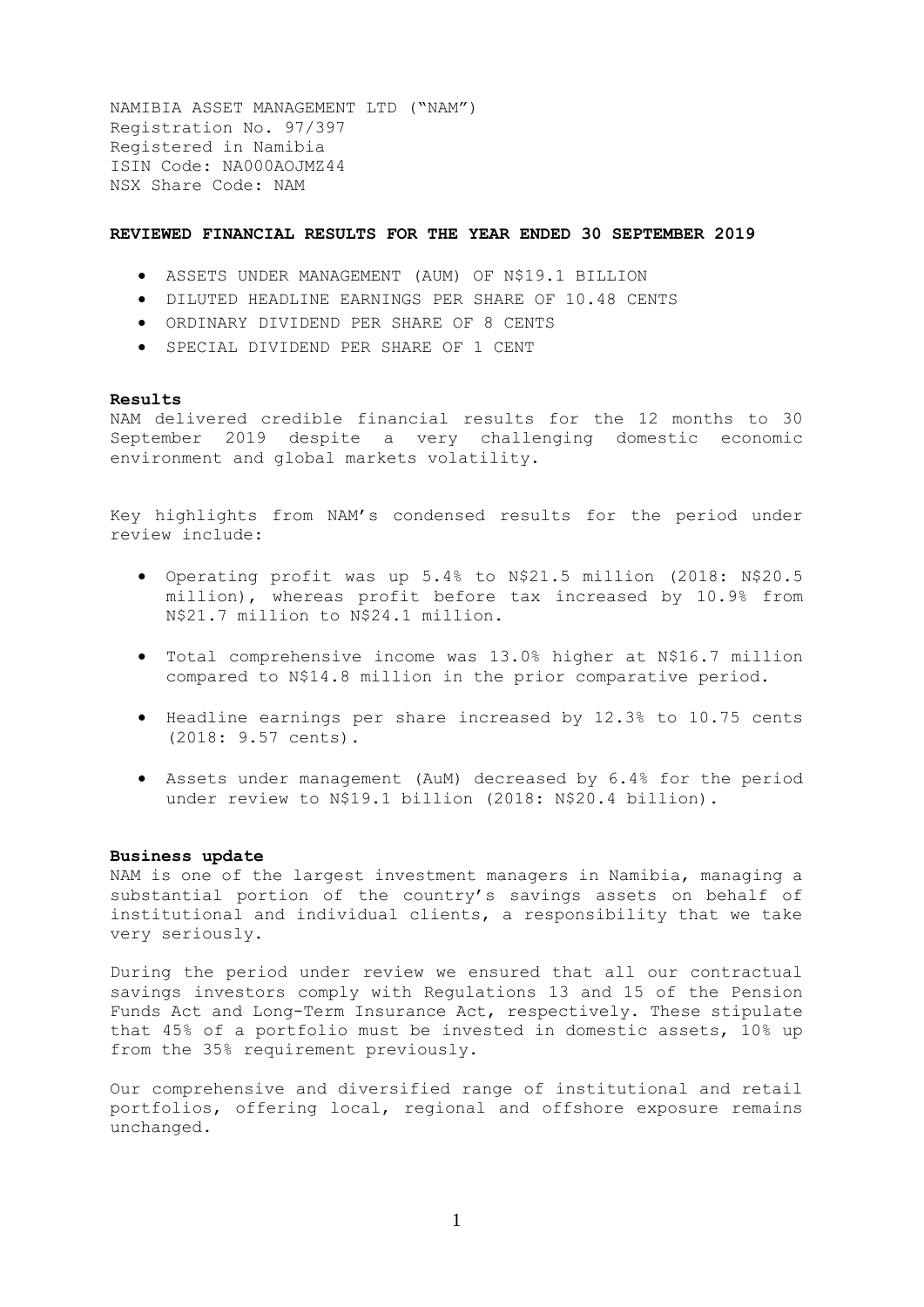During the period under review, the weak economic conditions that characterised the last reporting period continued. A disappointing fourth quarter of 2018 saw most asset classes delivering negative returns. It is pleasing to note that the situation has reversed in 2019. This was reflected in our funds, with most of our views being vindicated, resulting in an improvement in short-term performance across all portfolios.

Further, while medium-term performance still reflects the negative conditions we experienced in 2018, long-term performance across our entire fund range remains compelling. This performance recovery had a positive impact on the revenue generated for the period to the end of September 2019.

Operationally, the migration of our investment administration services to JP Morgan and unit trust client administration platform Intembeko Investment Administrators has been successfully completed and we are satisfied with the services that both these entities provide to NAM.

## **Institutional business**

NAM continues to be one of the notable managers of institutional assets in the local savings industry, managing N\$17.0 billion of client assets (2018: N\$18.2 billion). The decrease in AuM was driven by clients rebalancing their portfolios to comply with regulatory requirements.

#### **Retail Business**

Despite recording net outflows of N\$195 million (2018: N\$170 million) over the 12 months to end September 2019, solid investment performance across our unit trust funds contributed to our retail business's AuM reducing marginally by 4.6% to N\$2.1 billion (2018: N\$2.2 billion).

## **Dividend**

The Board recommended an ordinary dividend of 8 cents per share (2018: 7.5 cents per ordinary share) as well as a special dividend of 1 cent per share (2018: 0) for the year under review.

The salient dates are as follows:

|  | 29 November 2019<br>02 December 2019<br>06 December 2019<br>13 December 2019 |
|--|------------------------------------------------------------------------------|

## **Prospects**

We are pleased with the recovery in the short-term performance of our portfolios but are aware that delivering on excellent long-term performance is our promise to our clients. With this in mind, we will continue to seek out opportunities and manage the risks inherent in volatile markets.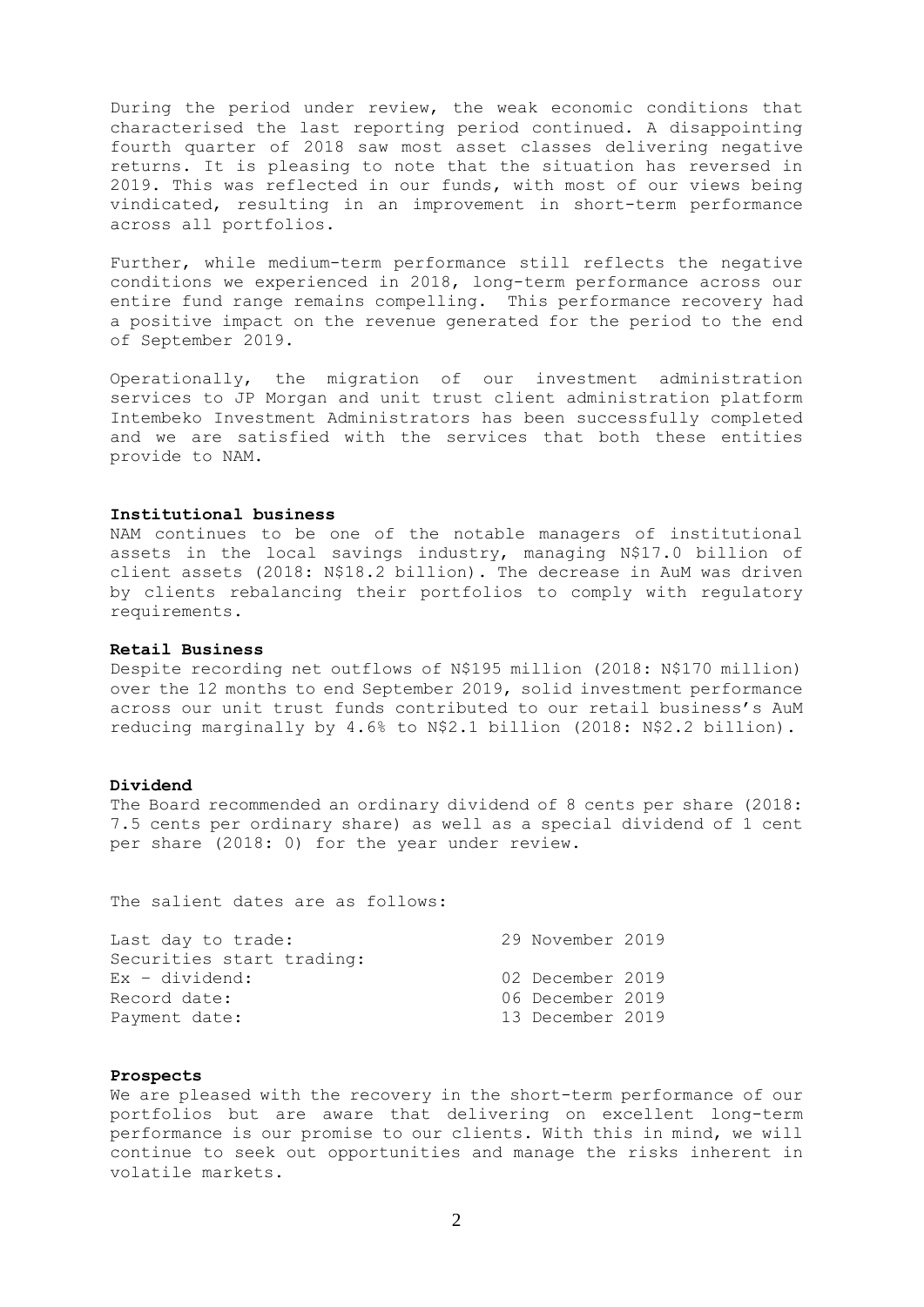While markets and economies continue to be uncertain, as a business, we will remain focused on our long-term investment philosophy and on delivering client-service excellence.

**A PILLAY E EMVULA**

**CHAIRMAN CHIEF EXECUTIVE OFFICER**

11 November 2019

## **BOARD OF DIRECTORS:**

A PILLAY\* (CHAIRMAN) E EMVULA (CHIEF EXECUTIVE OFFICER) U EISEB (CHIEF FINANCIAL OFFICER) R G YOUNG\* B ROSSOUW S WALTERS E ANGULA A RHODA\* T SHAANIKA (\* SOUTH AFRICAN)

# **COMPANY SECRETARY**

U EISEB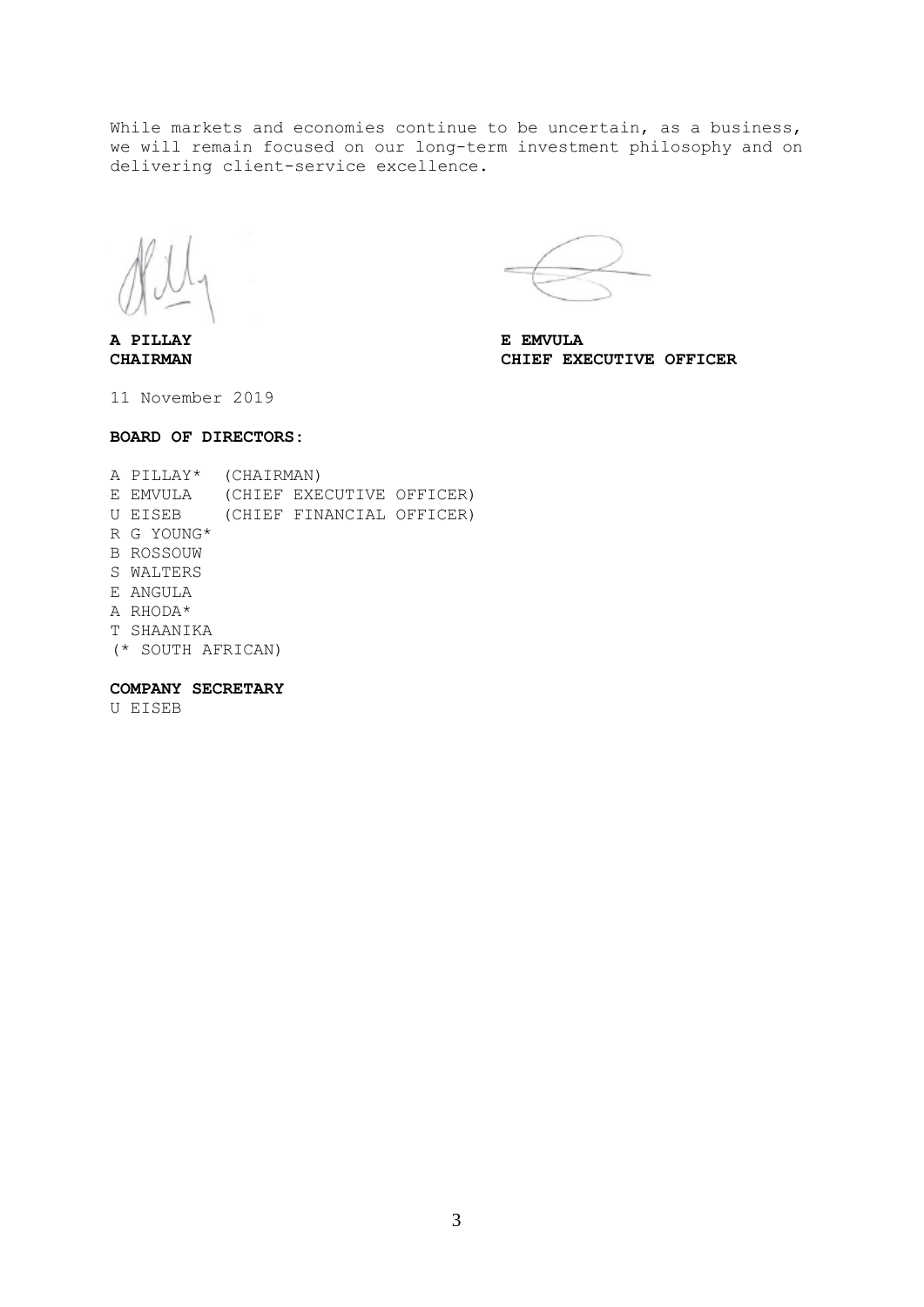#### **AUDITOR'S REVIEW OPINION**

The condensed consolidated financial statements for the year ended 30 September 2019 have been reviewed by KPMG Namibia. The auditor's unqualified review conclusion is available for inspection at the Company's registered office.

#### **REGISTERED OFFICE**

1st floor, Millennium House, corner of Robert Mugabe Avenue and Dr AB May Street, Windhoek P.O. Box 23329, Windhoek, Namibia

## **AUDITORS**

KPMG Namibia Registered Accountants and Auditors Chartered Accountants (Namibia) 30 Schanzen Road, Windhoek P.O. Box 86863, Eros

## **SPONSOR**

IJG Securities (Pty) Ltd Member of the NSX 4<sup>th</sup> Floor, 1@Steps, c/o Grove and Chasie Street, Kleine Kuppe, Windhoek, Namibia

## **TRANSFER SECRETARIES**

Transfer Secretaries (Pty) Ltd 4 Robert Mugabe Avenue P.O. Box 2401 Windhoek, Namibia

**Release date**: 14 November 2019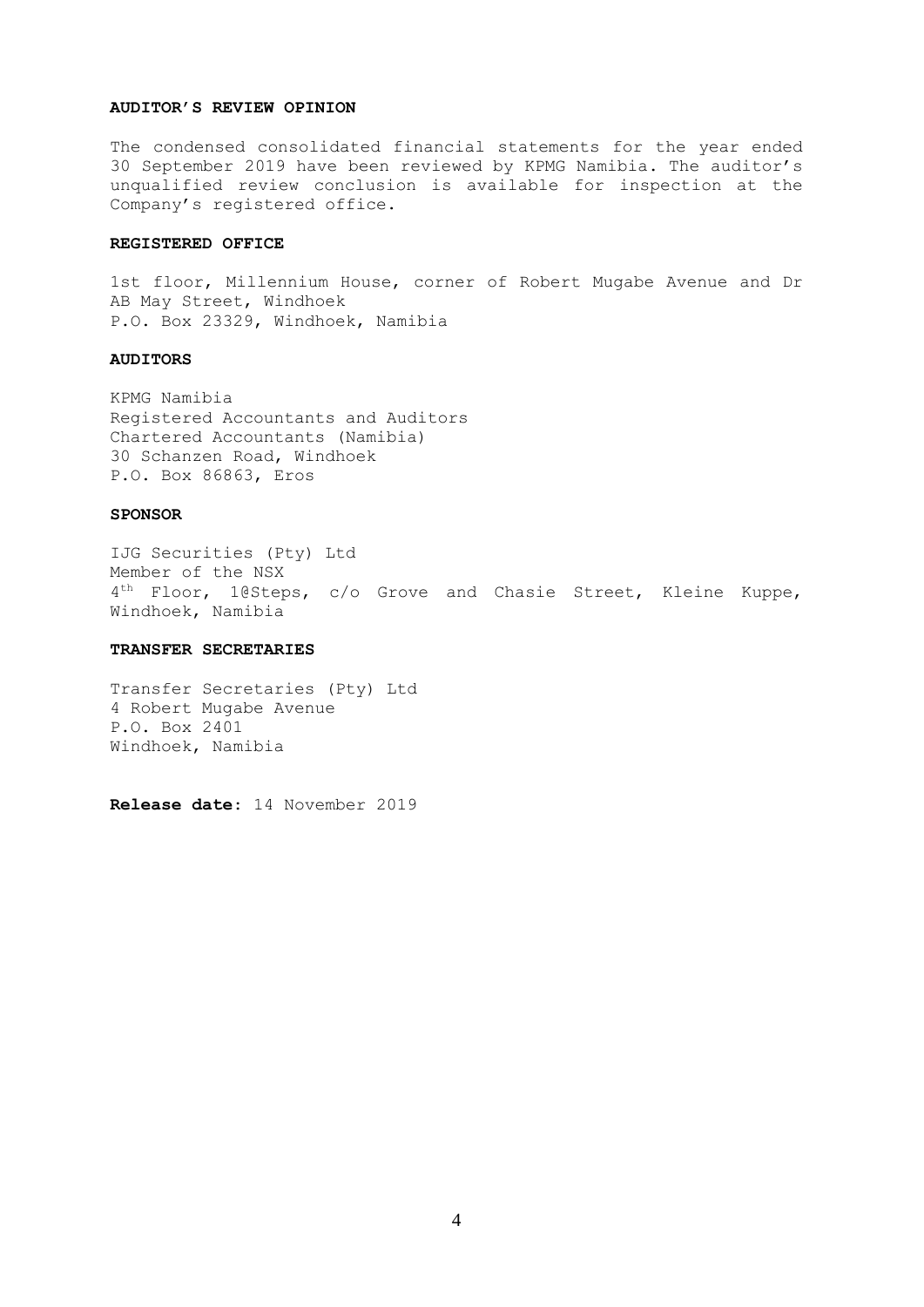## **NAMIBIA ASSET MANAGEMENT LTD**

**CONDENSED CONSOLIDATED FINANCIAL STATEMENTS FOR THE YEAR ENDED 30 SEPTEMBER 2019**

## **CONDENSED CONSOLIDATED STATEMENT OF COMPREHENSIVE INCOME**

|                                                                                                                   | Reviewed<br>30 September<br>2019      | Audited<br>30 September<br>2018       | Change               |
|-------------------------------------------------------------------------------------------------------------------|---------------------------------------|---------------------------------------|----------------------|
|                                                                                                                   | N\$                                   | N\$                                   | ⊱                    |
| Revenue*<br>Other income<br>Operating expenditure*                                                                | 83 330 820<br>933 304<br>(62 714 145) | 75 789 210<br>712 488<br>(56 046 607) | 10.0<br>31.0<br>11.9 |
| Operating profit                                                                                                  | 21 549 979                            | 20 455 091                            | 5.4                  |
| Finance income<br>Finance costs                                                                                   | 2 910 924<br>(382 793)                | 1 762 854<br>(497 382)                | 65.1<br>(23.0)       |
| Profit before tax                                                                                                 | 24 078 110                            | 21 720 563                            | 10.9                 |
| Taxation                                                                                                          | (7 501 430)                           | (6956820)                             | 7.8                  |
| Profit attributable to<br>ordinary shareholders                                                                   | 16 576 680                            | 14 763 743                            | 12.3                 |
| Other comprehensive income<br>Items that will not be<br>reclassified to profit or<br>loss                         |                                       |                                       |                      |
| Net change in fair value of<br>financial assets designated<br>at fair value through other<br>comprehensive income | 113 895                               | 1 841                                 |                      |
| Other comprehensive income<br>for the year (net of income<br>tax)                                                 | 113 895                               | 1 841                                 |                      |
| Total comprehensive income<br>for the year                                                                        | 16 690 575                            | 14 765 584                            | 13.0                 |
| Total comprehensive income is attributable to equity holders of the<br>Group                                      |                                       |                                       |                      |

| EARNINGS PER SHARE (cents) |  |       |      |      |
|----------------------------|--|-------|------|------|
| - Basic                    |  | 10.75 | 9.57 | 12.3 |
| - Diluted                  |  | 10.48 | 9.25 | 13.3 |

\*Revenue and operating expenditure include performance fee income and a performance fee expense of N\$9,044,424 (2018: NIL), respectively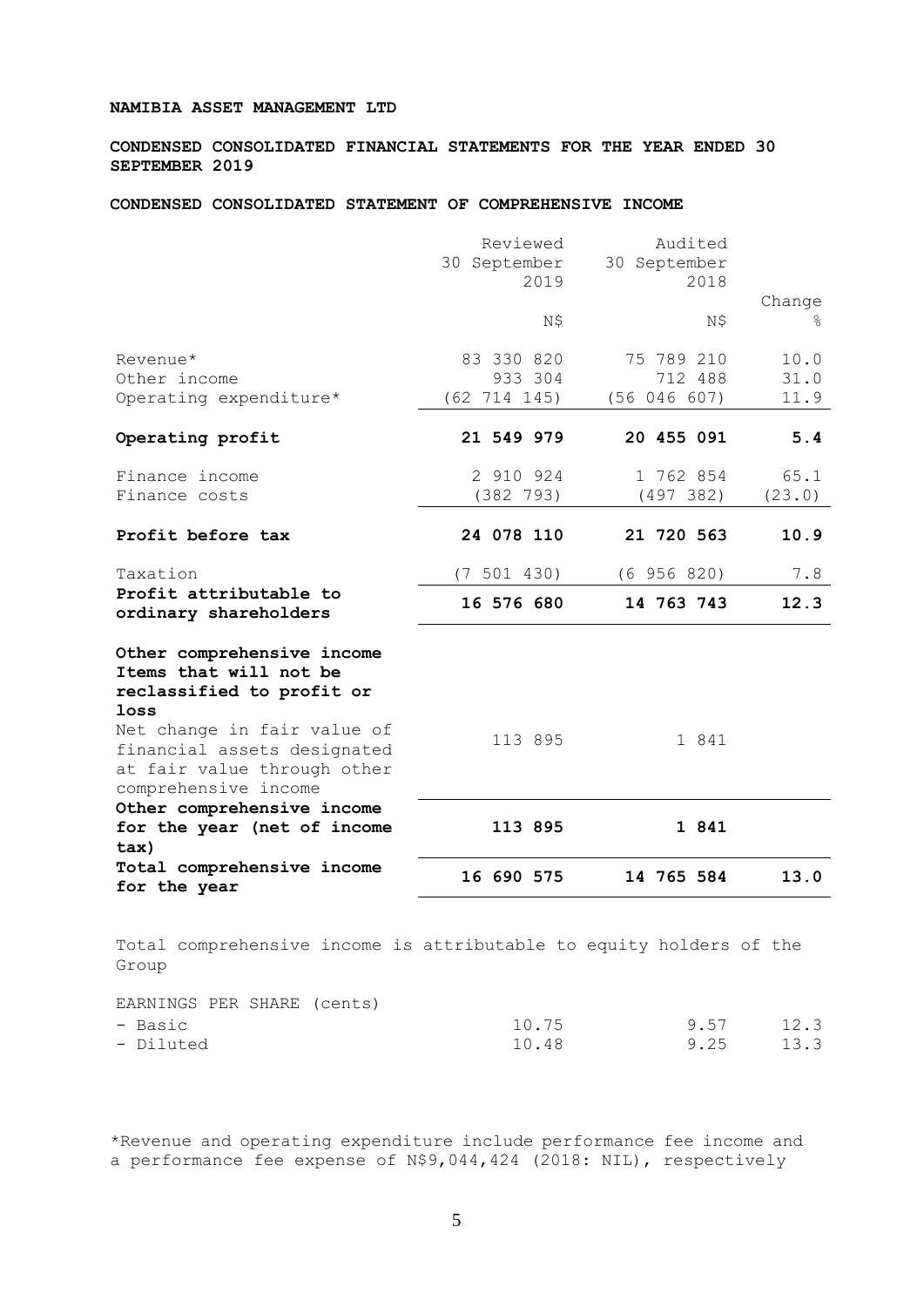## **CONDENSED CONSOLIDATED STATEMENT OF FINANCIAL POSITION**

| Reviewed | Audited                   |
|----------|---------------------------|
|          | 30 September 30 September |
| 2019     | 2018                      |
| ΝS       | N\$                       |
|          |                           |

## **ASSETS**

| Non $-$ current assets         | 8 527 169  |  | 8 0 7 2 2 1 3 |       |
|--------------------------------|------------|--|---------------|-------|
|                                |            |  |               |       |
| Equipment                      | 1 366 379  |  | 754 670       |       |
| Intangible assets              |            |  |               | 1 855 |
| Marketable securities (note 4) | 5 000 000  |  | 5 000 000     |       |
| Deferred tax                   | 2 160 790  |  | 2 315 688     |       |
|                                |            |  |               |       |
| Current assets                 | 52 113 382 |  | 43 083 624    |       |
|                                |            |  |               |       |
| Marketable securities (note 4) | 7 698 819  |  | 6 382 285     |       |
| Trade and other receivables    | 12 486 440 |  | 13 226 084    |       |
| Current tax asset              | 439 274    |  | 475 786       |       |
| Cash and cash equivalents      | 31 488 849 |  | 22 999 469    |       |
|                                |            |  |               |       |
| TOTAL ASSETS                   | 60 640 551 |  | 51 155 837    |       |

## **EQUITY AND LIABILITIES**

| TOTAL EQUITY                             | 32 778 234      | 28 743 157  |
|------------------------------------------|-----------------|-------------|
|                                          |                 |             |
| Ordinary share capital and share premium | 3 794 152       | 3 794 152   |
| Reserve for own shares                   | $(9\;579\;250)$ | (9 579 250) |
| Share based payment reserve              | 3 788 704       | 3 263 009   |
| Fair value reserve                       | 1 967 655       | 1 853 760   |
| Retained earnings                        | 32 806 973      | 29 411 486  |
|                                          |                 |             |
|                                          |                 |             |
| Non-current liabilities                  | 4 639 705       | 6 030 778   |
|                                          |                 |             |
| Interest bearing liabilities             | 4 639 705       | 6 030 778   |
|                                          |                 |             |
| Current liabilities                      | 23 222 612      | 16 381 902  |
|                                          |                 |             |
| Shareholders for dividend                | 253 439         | 173 023     |
| Trade and other payables                 | 22 969 173      | 16 208 879  |
|                                          |                 |             |
| TOTAL EQUITY AND LIABILITIES             | 60 640 551      | 51 155 837  |

For all financial assets and liabilities not measured at fair value, the fair values have not been presented in these condensed consolidated financial statements because their carrying amounts are reasonable approximation of fair value.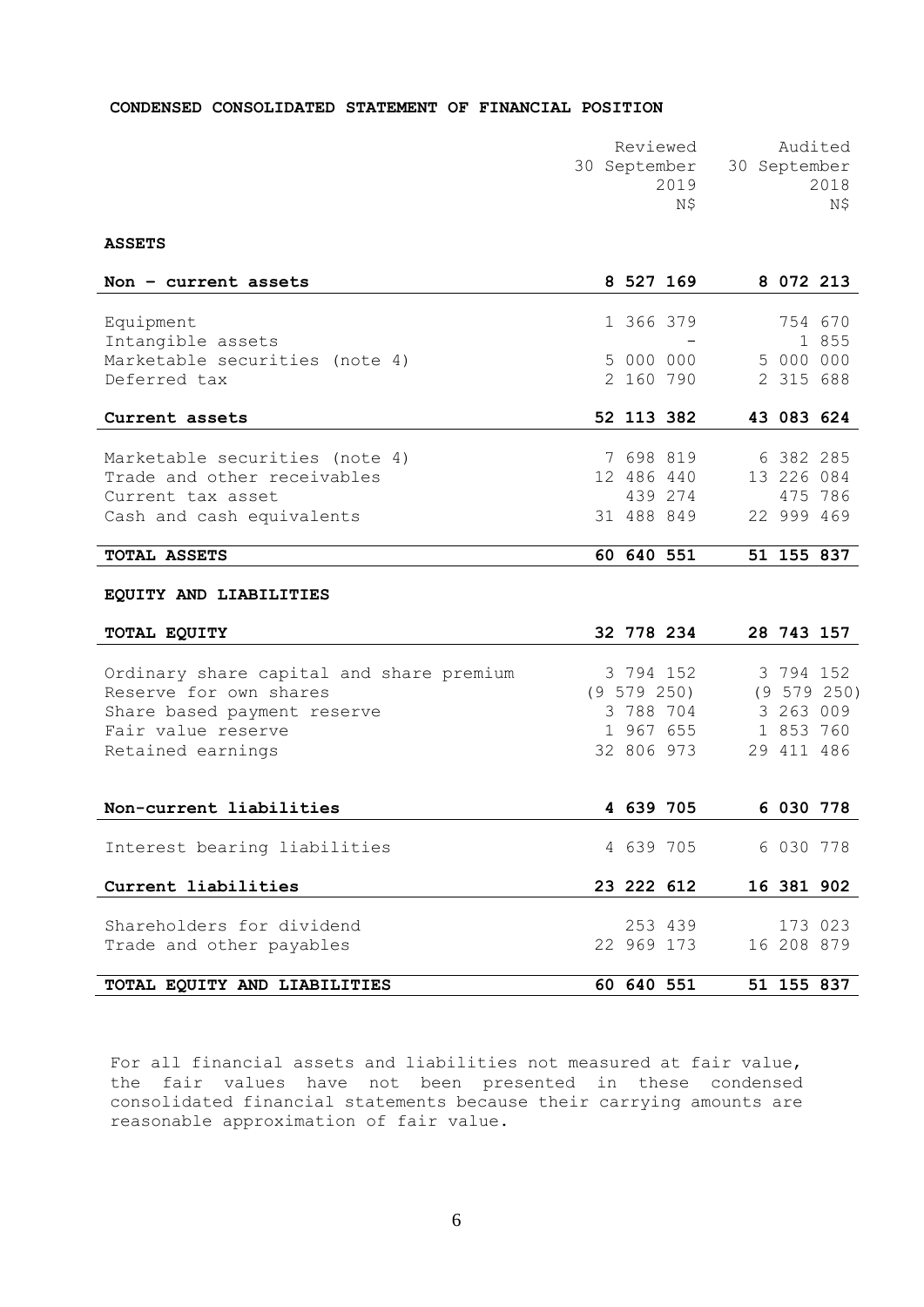# **CONDENSED CONSOLIDATED STATEMENT OF CHANGES IN EQUITY**

|                                                                                    | Ordinary<br>share<br>capital<br>Ν\$ | Share<br>premium<br>N\$  | Retained<br>earnings<br>N\$ | Share<br>based<br>Payment<br>Reserve<br>Ν\$ | Reserve<br>for own<br>Shares<br>N\$ | Fair<br>Value<br>Reserve<br>N\$ | Total<br>N\$            |
|------------------------------------------------------------------------------------|-------------------------------------|--------------------------|-----------------------------|---------------------------------------------|-------------------------------------|---------------------------------|-------------------------|
| Balance<br>01<br>as<br>at<br>October 2017 (audited)                                | 1 542 292                           | 2 251 860                | 27 851 475                  | 2 518 532                                   | (9 579 250)                         | 1 851 919                       | 26 436 828              |
| Comprehensive<br>income<br>for the year                                            |                                     |                          | 14 763 743                  |                                             |                                     | 1 841                           | 14 765 584              |
| Profit for the year<br>comprehensive<br>Other<br>income for the year               |                                     |                          | 14 763 743                  |                                             |                                     | ÷<br>1 841                      | 14 763 743<br>1 841     |
| Transactions<br>with<br>recorded<br>owners<br>directly to equity                   |                                     |                          | (13 203 732)                | 744 477                                     |                                     |                                 | $-$ (12 459 255)        |
| Dividends<br>paid<br>to<br>equity holders<br>Share based payments                  |                                     |                          | (13 203 732)                | 744 477                                     |                                     |                                 | (13 203 732)<br>744 477 |
| Balance<br>30<br>at<br>as<br>September 2018 (audited)                              | 1 542 292                           | 2 251 860                | 29 411 486                  | 3 263 009                                   | (9 579 250)                         | 1 853 760                       | 28 743 157              |
| Comprehensive<br>income<br>for the year                                            |                                     | -                        | 16 576 680                  |                                             |                                     | 113 895                         | 16 690 575              |
| Profit for the year                                                                |                                     | $\overline{\phantom{0}}$ | 16 576 680                  |                                             |                                     |                                 | 16 576 680              |
| Other<br>comprehensive<br>income for the year                                      |                                     |                          |                             |                                             |                                     | 113 895                         | 113 895                 |
| Transactions<br>with<br>recorded<br>owners<br>directly to equity                   |                                     |                          | (13 181 193)                | 525 695                                     |                                     |                                 | (12 655 498)            |
| Dividends<br>paid<br>to<br>equity holders                                          |                                     | $\overline{\phantom{0}}$ | (13 181 193)                |                                             |                                     | ÷,                              | (13 181 193)            |
| Share based payments<br>Balance<br>30<br>at<br>as.<br>September<br>2019 (reviewed) | 1 542 292                           | 2 251 860                | 32 806 973                  | 525 695<br>3 788 704                        | $(9\ 579\ 250)$                     | 1 967 655                       | 525 695<br>32 778 234   |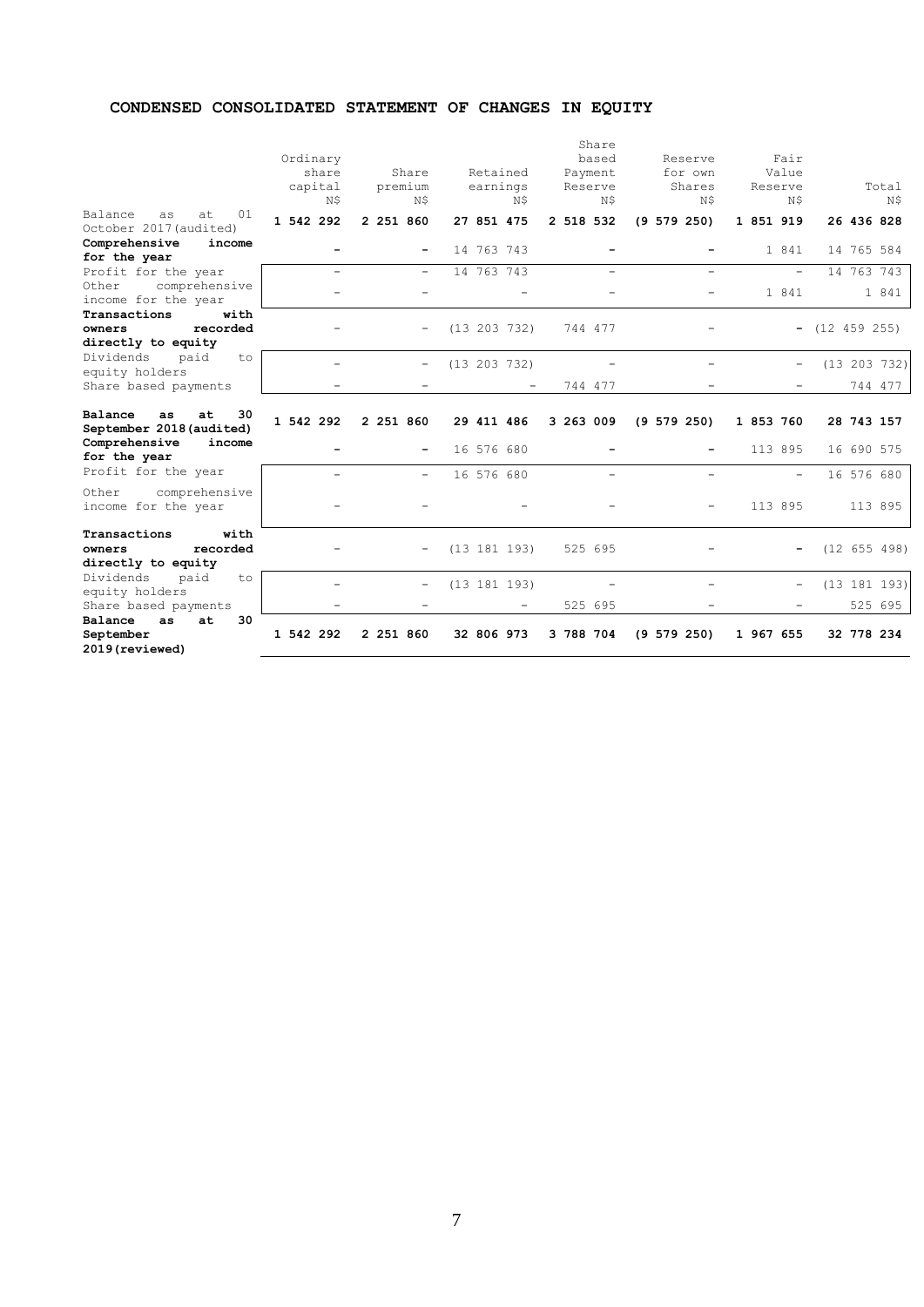## **CONDENSED CONSOLIDATED STATEMENT OF CASH FLOWS**

|                                                                 | Reviewed<br>30 September      | Audited<br>30 September       |
|-----------------------------------------------------------------|-------------------------------|-------------------------------|
|                                                                 | 2019<br>N\$                   | 2018<br>N\$                   |
| Cash flows from operating activities                            |                               |                               |
| Cash generated by operations                                    | 30 192 666                    | 22 489 542                    |
| Finance income                                                  | 2 184 859                     | 1 795 347                     |
| Income taxes paid<br>Dividends paid                             | (7, 310, 016)<br>(13 100 777) | (7, 340, 041)<br>(13 148 050) |
|                                                                 |                               |                               |
| Net cash flows from operating activities                        | 11 966 732                    | 3 796 798                     |
| Cash flow from investing activities                             |                               |                               |
| Acquisitions<br>equipment<br>maintain<br>оf<br>to<br>operations | (1 238 391)                   | (108908)                      |
| Marketable securities (investments)                             | (2 029 529)                   | $(1\ 393\ 012)$               |
| Marketable securities disinvestments                            | 1 569 586                     | 817 024                       |
| Net cash flows from investing activities                        | (1 698 334)                   | (684 896)                     |
| Cash flows from financing activities                            |                               |                               |
| Repayment of interest-bearing borrowings                        | $(1\;349\;776)$               | $(1\ 148\ 806)$               |
| Interest paid on interest-bearing borrowings*                   | (429 242)                     | (636 212)                     |
| Net cash flows from financing activities                        | $(1\ 779\ 018)$               | $(1\ 785\ 018)$               |
| Net movement in cash and cash equivalents                       | 8 489 380                     | 1 326 884                     |
| Cash and cash equivalents at the beginning of<br>the year       | 22 999 469                    | 21 672 585                    |
| Cash and cash equivalents at the end of the                     | 31 488 849                    | 22 999 469                    |
| year                                                            |                               |                               |

\*It is the Group's policy to record interest paid in respect of interest-bearing liabilities as part of financing activities.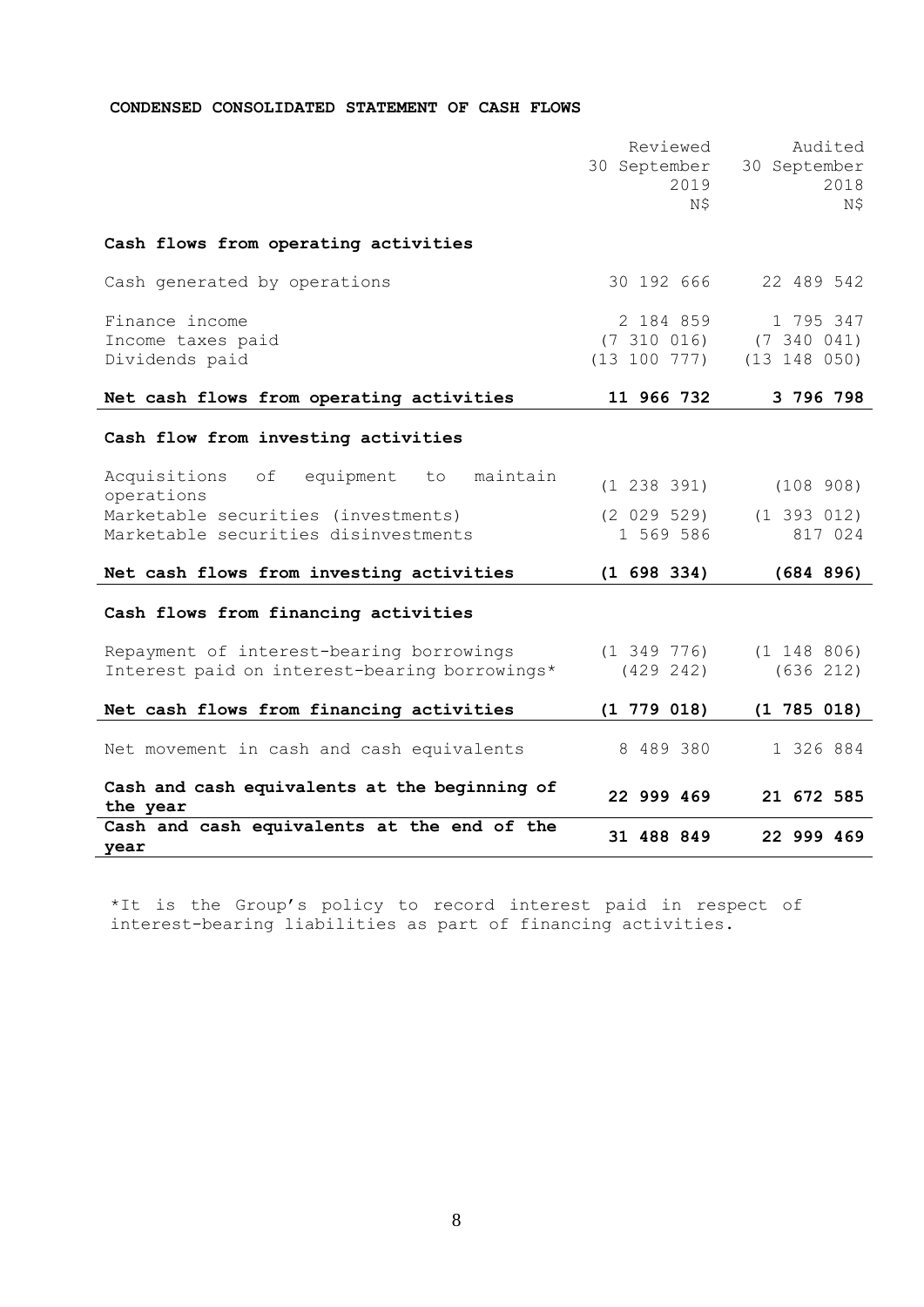#### **NOTES TO THE CONDENSED CONSOLIDATED FINANCIAL STATEMENTS**

## **1. Reporting entity**

Namibia Asset Management Ltd (the "Company") is a Company incorporated in Namibia (Registration number: 97/397). The condensed consolidated financial statements for the year ended 30 September 2019 comprise the Company, its subsidiary and other controlled entities, together referred to as the "Group".

## **2. Statement of compliance**

The condensed consolidated financial statements have been prepared in accordance with International Financial Reporting Standard IAS 34: Interim Financial Reporting and in the manner required by the Companies Act 28 of 2004.

The condensed consolidated financial statements were approved by the Board of Directors on 11 November 2019.

## **3. Significant accounting policies**

The accounting policies applied by the Group in these condensed consolidated financial statements are the same as those applied by the Group in its full consolidated financial statements as at and for the year ended 30 September 2018, except for the adoption of new and amended IFRS's that became effective 01 October 2018. In accordance with the requirements of the transition methods chosen by the Group in applying these standards, comparative information throughout these condensed consolidated statements has not been restated. The following new standards have the most pertinent impact on the group:

### • **IFRS 9 – Financial instruments**

The standard replaces the provisions of IAS 39 that relate to the recognition, classification and measurement of financial assets and financial liabilities, derecognition of financial instruments as well as the impairment of financial assets.

The adoption of IFRS 9 resulted in changes to the wording of our accounting policies and classification within the categories of financial assets. However, these did not result in any material adjustments of the amounts recognised in the financial statements.

## • **IFRS 15 – Revenue from Contracts with Customers**

The standard introduces a 5-step approach to revenue recognition. It replaces substantially all of the current revenue recognition guidance included in IAS 18 – Revenue. Apart from providing more extensive disclosures for the Group's revenue transactions, the application of IFRS 15 has not had a significant impact on the financial position and/or financial performance of the Group.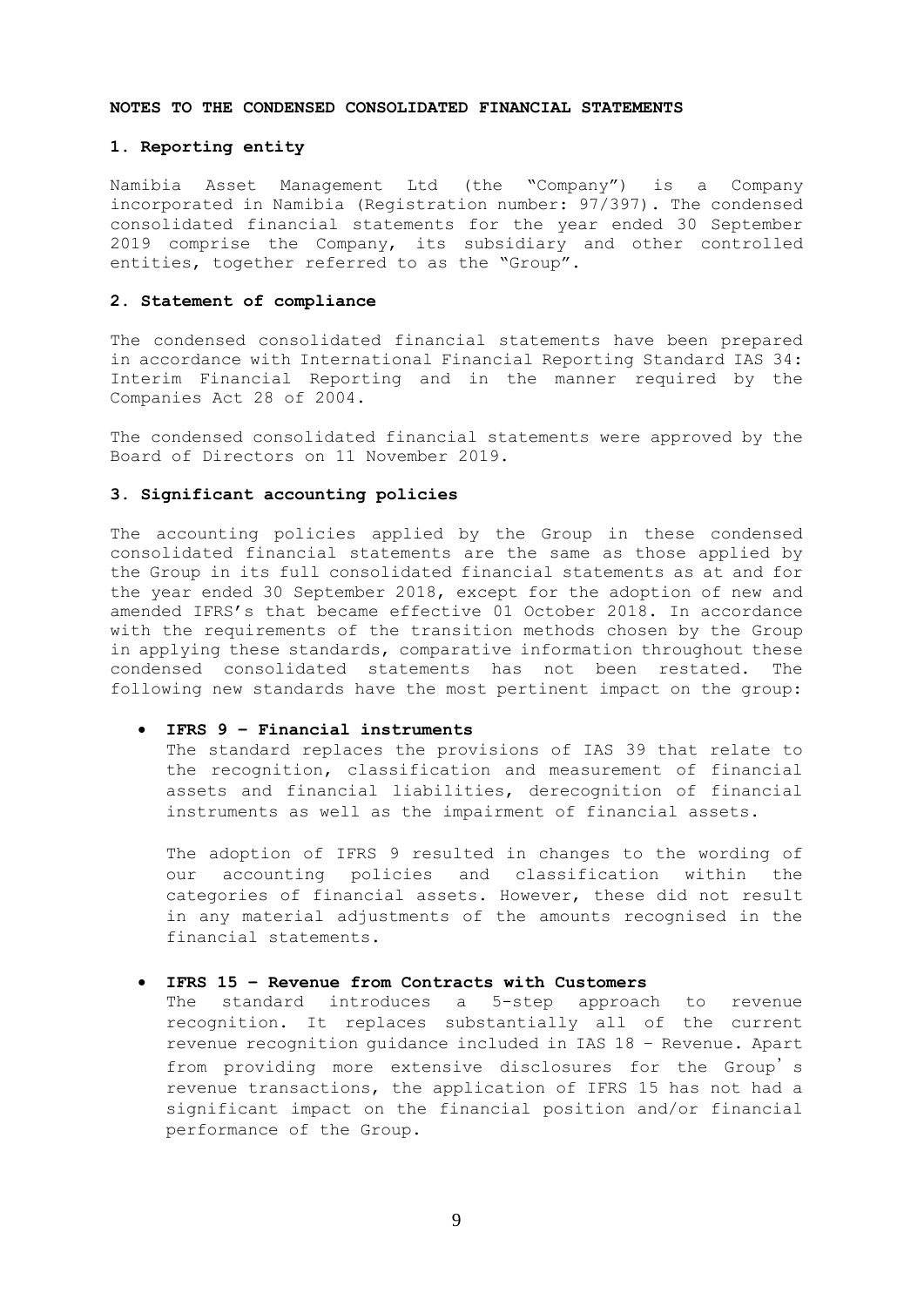# **4. Marketable securities**

Marketable securities include statutory investments as well as the investment of excess cash into the Group's unit trust funds. These investments are classified as level one financial instruments as their carrying values are based on quoted prices in active markets for identical assets.

# **5. Earnings per share**

|                                                                                                                                   | Reviewed<br>2019<br>N\$                | Audited<br>30 September 30 September<br>2018<br>Ν\$ | Change<br>$\frac{6}{5}$ |
|-----------------------------------------------------------------------------------------------------------------------------------|----------------------------------------|-----------------------------------------------------|-------------------------|
| <b>EARNINGS</b>                                                                                                                   |                                        |                                                     |                         |
| Earnings per share is based<br>on basic earnings of:                                                                              | 16 576 680                             | 14 763 743                                          | 12.3                    |
| Headline earnings per share<br>is based on headline earnings<br>$\circ$ f:                                                        | 16 576 680                             | 14 763 743                                          | 12.3                    |
| Reconciliation of earnings to<br>headline earnings                                                                                |                                        |                                                     |                         |
| Profit attributable<br>ordinary shareholders                                                                                      | to 16 576 680                          | 14 763 743                                          | 12.3                    |
| Headline earnings                                                                                                                 | 16 576 680                             | 14 763 743                                          | 12.3                    |
| WEIGHTED AVERAGE<br><b>NUMBER</b><br>OF<br>ORDINARY SHARES**<br>Ordinary shares in issue<br>Diluted ordinary shares in<br>issue*  | 154 229 200 154 229 200<br>158 241 019 | 159 613 894                                         |                         |
| Reconciliation of statutory<br>shares in issue to diluted<br>ordinary shares in issue<br>Authorised and issued shares 200 000 000 |                                        | 200 000 000                                         |                         |
| Treasury shares<br>Shares held by NAM Staff (3 770 000) (3 770 000)<br>Share Trust                                                |                                        |                                                     |                         |
| held by The Orban (42 000 800) (42 000 800)<br>Shares<br>Street Trust                                                             |                                        |                                                     |                         |
| Weighted average number of 154 229 200 154 229 200<br>ordinary shares in issue**                                                  |                                        |                                                     |                         |
| Effect of share options  4 011 819  5 384 694<br>outstanding                                                                      |                                        |                                                     |                         |
| Diluted ordinary shares in 158 241 019<br>issue                                                                                   |                                        | 159 613 894                                         |                         |